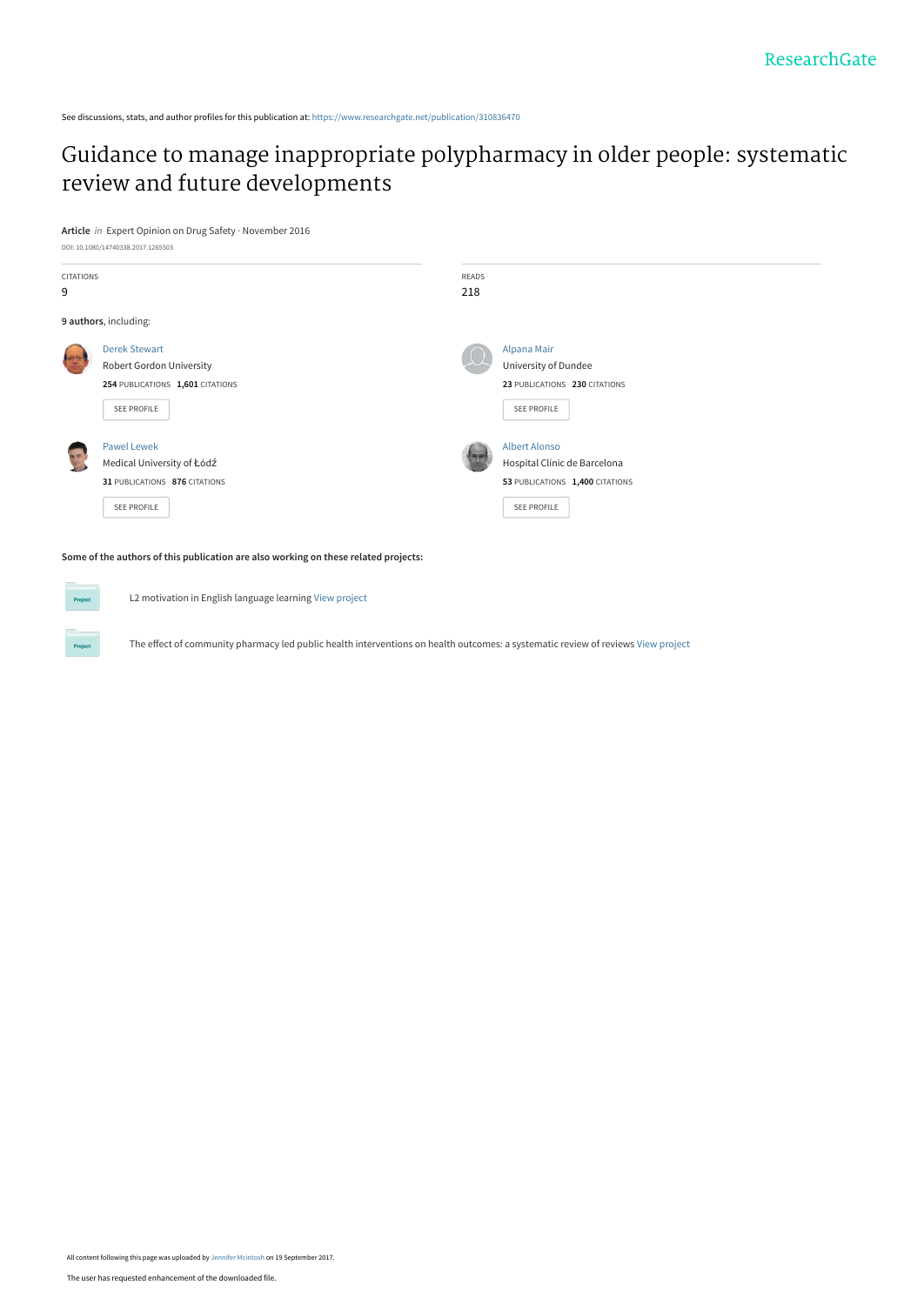

# **OPINION** Expert Opinion on Drug Safety  $\sqrt{262}$

ISSN: 1474-0338 (Print) 1744-764X (Online) Journal homepage: http://www.tandfonline.com/loi/ieds20

# Guidance to manage inappropriate polypharmacy in older people: systematic review and future developments

Derek Stewart, Alpana Mair, Martin Wilson, Przemyslaw Kardas, Pawel Lewek, Albert Alonso, Jennifer McIntosh, Katie MacLure & SIMPATHY consortium

To cite this article: Derek Stewart, Alpana Mair, Martin Wilson, Przemyslaw Kardas, Pawel Lewek, Albert Alonso, Jennifer McIntosh, Katie MacLure & SIMPATHY consortium (2016): Guidance to manage inappropriate polypharmacy in older people: systematic review and future developments, Expert Opinion on Drug Safety, DOI: 10.1080/14740338.2017.1265503

To link to this article: http://dx.doi.org/10.1080/14740338.2017.1265503

Accepted author version posted online: 25 Nov 2016. Published online: 04 Dec 2016.

| I<br>۰. |
|---------|
|         |

Submit your article to this journal  $\mathbb{Z}$ 

**Article views: 36** 



View related articles C

View Crossmark data $\mathbb{C}$ 

Full Terms & Conditions of access and use can be found at http://www.tandfonline.com/action/journalInformation?journalCode=ieds20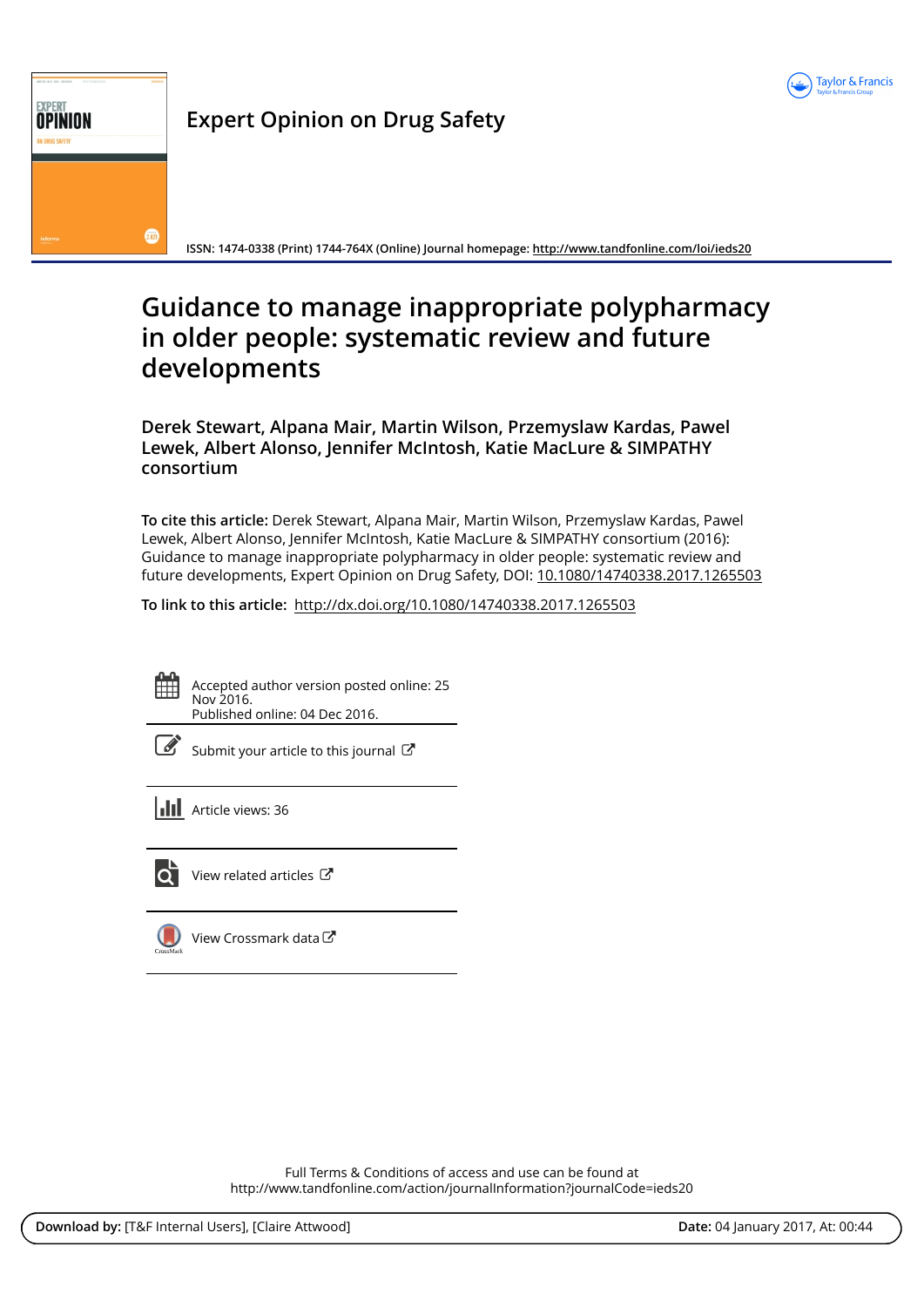#### REVIEW

# Guidance to manage inappropriate polypharmacy in older people: systematic review and future developments

Derek Stewart<sup>a</sup>, Alpana Mair<sup>b</sup>, Martin Wilson<sup>b</sup>, Przemyslaw Kardas<sup>c</sup>, Pawel Lewek<sup>c</sup>, Albert Alonso<sup>d</sup>, Jennifer McIntosh<sup>d</sup>, Katie MacLure<sup>a</sup> and SIMPATHY consortium<sup>\*</sup>

aSchool of Pharmacy and Life Sciences, Robert Gordon University, Aberdeen, Aberdeen AB10 7GJ, United Kingdom of Great Britain and Northern Ireland; <sup>b</sup>Healthcare Quality and Strategy Directorate, The Scottish Government, Edinburgh, United Kingdom of Great Britain and Northern Ireland <sup>c</sup>Department of Family Medicine, Medical University of Lodz, Lodz, Poland; <sup>d</sup>Innovation Directorate, Fundacio Clinic per a la Recerca Biomedica, Barcelona, Spain

#### **ABSTRACT**

Introduction: Single disease state led evidence-based guidelines do not provide sufficient coverage of issues of multimorbidities, with the cumulative impact of recommendations often resulting in overwhelming medicines burden. Inappropriate polypharmacy increases the likelihood of adverse drug events, drug interactions and non-adherence.

Areas covered: A detailed description of a pan-European initiative, 'Stimulating Innovation Management of Polypharmacy and Adherence in the Elderly, SIMPATHY', which is a project funded by the European Commission to support innovation across the European Union. This includes a systematic review of the literature aiming to summarize and review critically current policies and guidelines on polypharmacy management in older people. The policy driven, evidence-based approach to managing inappropriate polypharmacy in Scotland is described, with consideration of a change management strategy based on Kotter's eight step process for leading sustainable change.

**Expert opinion**: The challenges around promoting appropriate polypharmacy are on many levels, primarily clinical, organisational and political, all of which any workable solution will need to address. To be effective, safe and efficient, any programme that attempts to deal with the complexities of prescribing in this population must be patient-centred, clinically robust, multidisciplinary and designed to fit into the healthcare system in which it is delivered.

## 1. Introduction

# 1.1. Multimorbidity

Multimorbidity is defined by the World Health Organization as 'the co-occurrence of two or more chronic medical conditions in one person' [1]. Epidemiological data indicate that multimorbidity increases markedly with age, being prevalent in almost two-thirds of individuals aged 80 years and over [2,3]. On average, those with multimorbidities have at least three long-term conditions, with cardiovascular (87.7 % of individuals), metabolic (62.2 %), and rheumatoid (40.2%) being the three most common. There is a significant relationship between multimorbidities and the use of health services; multimorbidity is related positively to interaction with community-based health services (twice as high as non-multimorbid), and hospitalization (three times higher) [4]. Multimorbidities impact quality of life, being associated with multiple symptoms, disabilities such as cognitive impairments, limited activities of daily living, and reduced mobility hence are major public health issues [5]. One consequence is high economic burden due to complex healthcare needs and frequent interaction with healthcare services [6].

#### 1.2. Polypharmacy

While the United Nations (UN) refers to those aged 60 years and over as 'older people,' most developed countries have accepted the chronological age of 65 years as the definition of an 'older person' [7]. Given advances in pharmacotherapy, older people are likely to be prescribed multiple medicines to manage their multimorbidities. Single-disease state-led evidence-based guidelines do not provide sufficient coverage of issues of multimorbidities or the effects of old age, with the cumulative impact of treatment recommendations often resulting in overwhelming medicines burden [4,8]. Furthermore, as life expectancy increases, not only will people take medicines for a longer period of time but may develop more conditions that have the potential to need treatment but for which there is limited evidence of efficacy in extremes of age.

There is a wealth of recent evidence on the prevalence of prescribing of multiple medicines in older people. Data originating in the UK, published in 2014, highlighted that 20.8% of those with two clinical conditions were prescribed four to nine medicines, and 10.1% of patients ten or more medicines; in patients with six or more comorbidities, values were 47.7%

CONTACT Derek Stewart a d.stewart@rgu.ac.uk

© 2016 Informa UK Limited, trading as Taylor & Francis Group

ARTICLE HISTORY Received 22 May 2016 Accepted 23 November 2016

**KEYWORDS** Aged; inappropriate

prescribing; literature review; organisational change; polypharmacy; **SIMPATHY** 



<sup>\*</sup>Carlos Codina, Glenda Flemming, Mary Geitona, Ulrika Gillespie, Cathy Harrison, Maddalena Illario, Moira Kinnear, Fernando Fernandez-Llimos, Thomas Kempen, Joao Malva, Enrica Menditto, Nils Michael, Claire Scullin, and Birgitt Wiese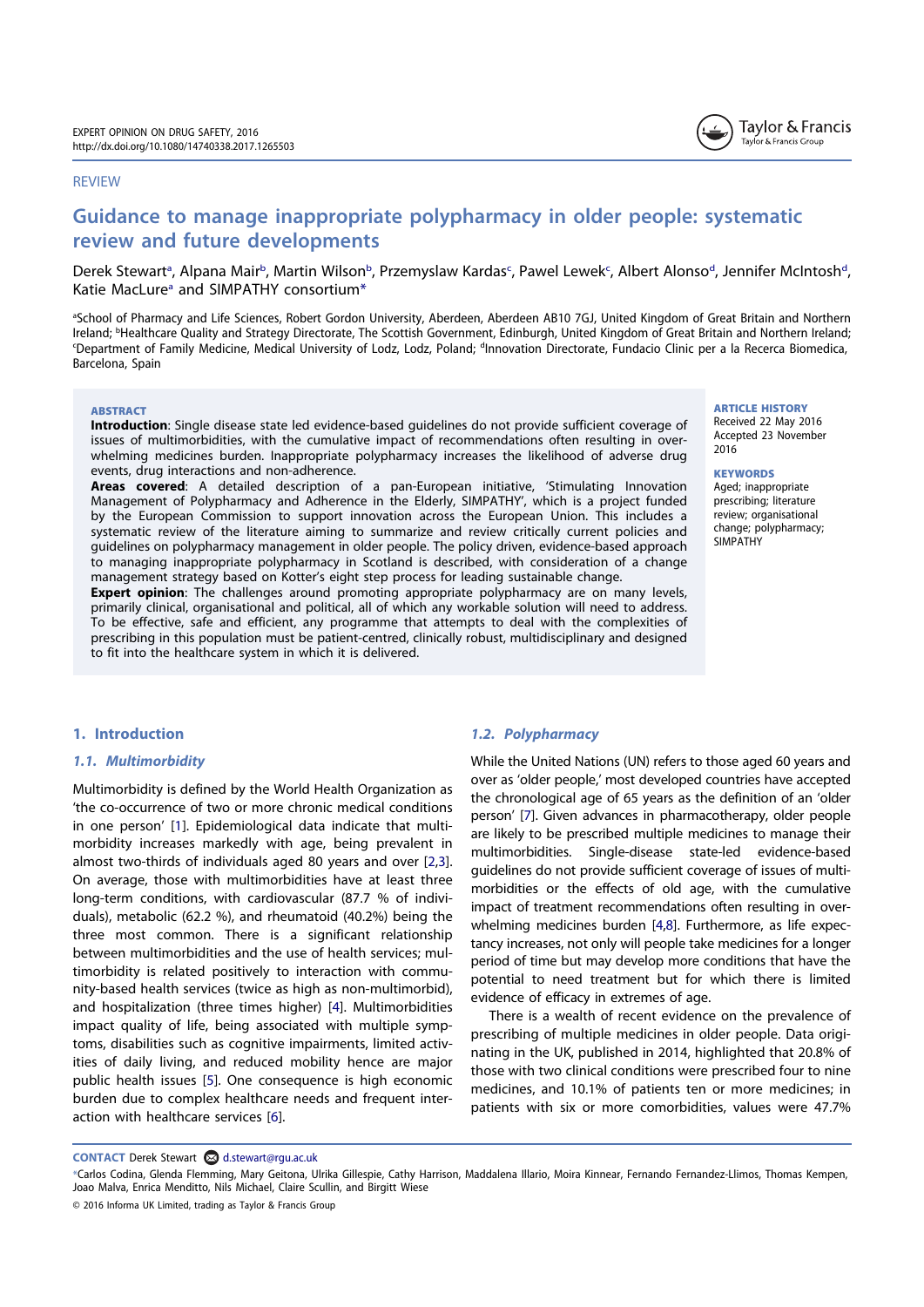#### Article highlights

- Single disease state led evidence-based guidelines do not provide sufficient coverage of issues of multimorbidities
- While traditionally polypharmacy has been classified in terms of the number of medicines, there is now a change in emphasis from 'inappropriate polypharmacy' to 'appropriate' or 'optimal polypharmacy'
- A critical review of current policies and quidelines on polypharmacy management people identified the Scottish Polypharmacy Guidance as scoring high of the AGREE II instrument (The Appraisal of Guidelines for REsearch & Evaluation)
- This guidance describes a 7 step process provides a standardised structure for medicines review
- SIMPATHY (Stimulating Innovation Management of Polypharmacy and Adherence in the Elderly) aims to stimulate and support innovation across the European Union

This box summarizes key points contained in the article.

and 41.7%, respectively, and these figures increase with age [9]. A recent analysis of prescribing trends in the USA found that, between 1999 and 2012, polypharmacy (defined as  $\geq 5$ prescription medicines) increased from 24% to 39% for those aged 65 and above [10]. While there may be variability across countries, a narrative literature review published in 2005 identified this is a widespread global issue [11].

Polypharmacy, the prescribing of multiple medicines, is considered to be 'one of the greatest prescribing challenges,' increasing the likelihood of adverse drug events, drug interactions, and contributing to non-adherence to medicines regimens [12]. Furthermore, polypharmacy impacts significantly health outcomes and healthcare resources. While traditionally polypharmacy has been classified in terms of the number of medicines (usually defined as the use of five or more medicines) [13], Patterson et al. suggested, as part of a Cochrane review in 2012 (later updated in 2014), that there should be a change in emphasis from 'inappropriate polypharmacy' (prescribing of multiple medicines which are either inappropriate or no longer indicated) to 'appropriate' or 'optimal polypharmacy' (appropriate prescribing of multiple medicines) [14–16].

#### 1.3. Managing inappropriate polypharmacy

It is evident that inappropriate polypharmacy is a major concern, hence promoting appropriate polypharmacy at the point of medicines initiation or during medicines review is, therefore, of the utmost importance and deserves greater attention.

A systematic review reported by Patterson et al. aimed to determine which interventions, alone, or in combination, were effective in improving appropriate polypharmacy and reducing medicines-related problems in older people. The review findings were based upon ten papers, with the authors concluding that, while there is uncertainty about the elements of intervention that impact positively appropriate polypharmacy, pharmaceutical care appears to improve prescribing [15,16].

There are a number of tools which may assist in promoting appropriate prescribing in older people. A systematic review by Kaufmann et al. aimed to create a comprehensive and structured overview of existing tools to assess potentially inappropriate

prescribing [17]. Findings identified 46 different tools, with variation in methodological aspects and a general lack of validation in clinical settings. While many might serve as useful aids to improve prescribing, each tool has its limitations, strengths, and weaknesses, and most were specific to the region and context in which they were developed. These tools were categorized as explicit, implicit, or mixed. While implicit criteria focus on clinician interpretation and are time consuming, explicit criteria are designed to be easily and effectively interpreted. They provide details of categories of medicines and associated prescribing indicators to enhance reliable treatment evaluation. The most widely used include Beers Criteria, STOPP-START, and Laroche Criteria [18–20]. The authors concluded that this review could serve as a summary to assist readers in choosing a tool, either for research purposes or for daily practice [17].

There remains, however, the need to translate the research evidence to policies and guidance for practitioners managing inappropriate polypharmacy and promoting appropriate polypharmacy. Developing, implementing, and sustaining change requires commitment and investment at all levels of healthcare systems. The emphasis of the remainder of this paper is on a detailed description of a pan-European initiative, with emphasis on the policy-driven management of inappropriate polypharmacy in Scotland.

# 2. Stimulating innovation management of polypharmacy and adherence in the elderly

# 2.1. SIMPATHY

Stimulating Innovation Management of Polypharmacy and Adherence in the Elderly (SIMPATHY) is a project funded by the European Union's Health Programme (2014–2020, 21], which commenced in June 2015 and will be complete by summer of 2017. Polypharmacy is the primary focus, with a secondary-related focus on patient non-adherence to medicines. The SIMPATHY consortium comprises: healthcare policymakers; practicing physicians; pharmacists; health economists; professionals responsible for large database evaluation; and leading academic researchers, as shown in Figure 1, representing ten institutions in eight European countries.

The project target stakeholders are those who can provide valuable and complementary contributions in tackling inappropriate polypharmacy in older people, namely: politicians; policymakers; healthcare commissioners; healthcare providers; professional bodies and regulators; educators; and patient representatives.

# 2.2. SIMPATHY aim and work program

The overarching aim of SIMPATHY is to stimulate and support innovation across the EU in the management of polypharmacy and adherence in the elderly, with specific focus on addressing inappropriate polypharmacy. There is much emphasis on translating evidence to practice impacting healthcare structures, processes, and patient outcomes (clinical, humanistic, and economic). The consortium program of work will provide case studies in a range of different environments, identifying the framework and politicoeconomic basis for an EU-wide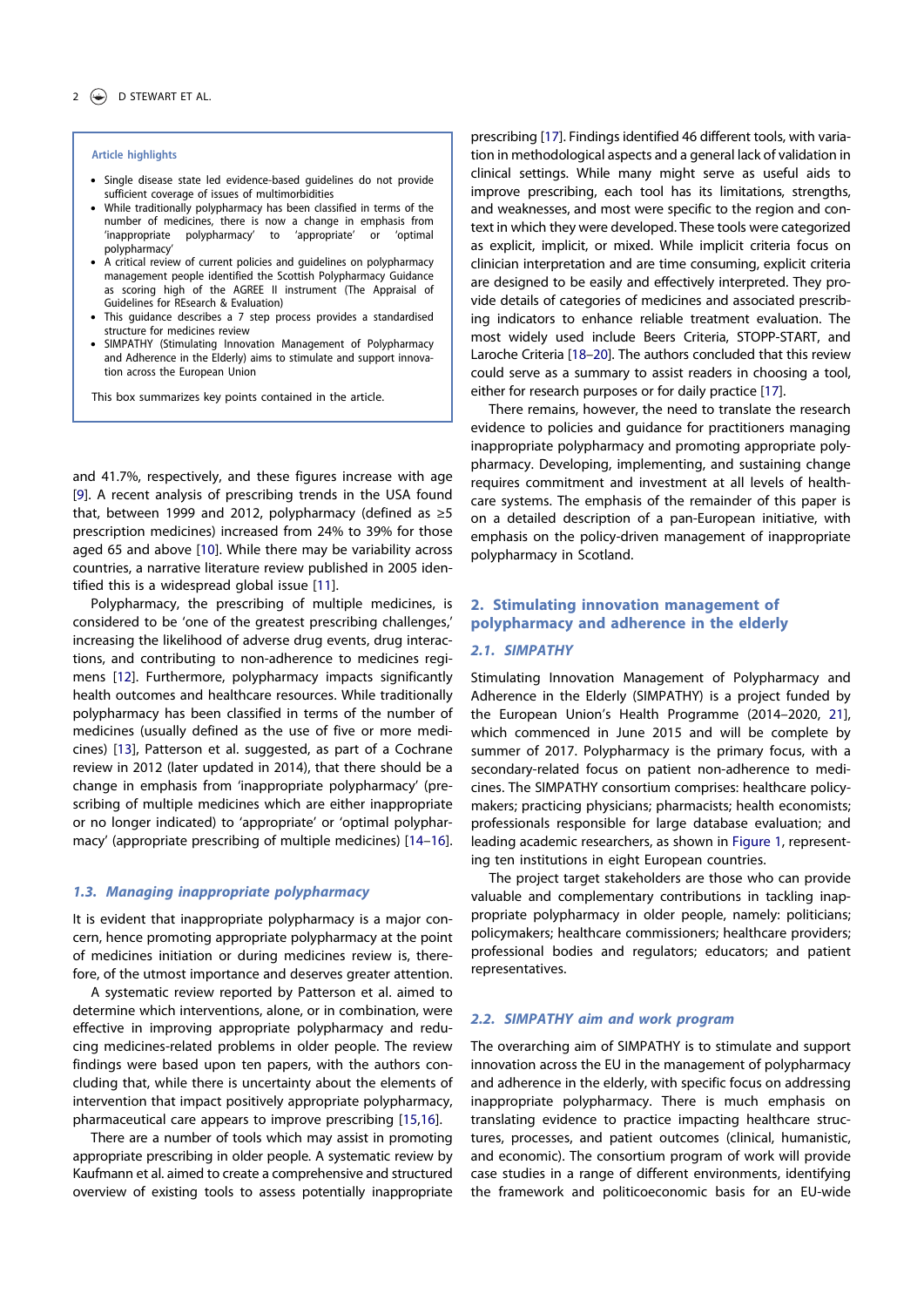

Figure 1. SIMPATHY organisations.

benchmarking exercise. Furthermore, the development of contextualized change management approaches and tools will aid target stakeholders who can influence and implement the necessary changes. Carefully targeted and comprehensive dissemination and engagement activities will be deployed to stimulate and support the innovation necessary to address this major EU healthcare challenge.

Work streams comprise: a systematic review of the published and gray literature of identified policies and guidelines across the EU for promoting appropriate polypharmacy in older people; case studies of the management of polypharmacy in the consortium countries; a benchmarking survey, aiming to collect quantitative and qualitative data from across the EU to provide a picture of progress toward addressing the urgent challenges associated with polypharmacy; a Political, Economic, Sociocultural, Technological, Environmental and Legal (PESTEL) analysis [22] and analysis of the Strengths, Weaknesses, Opportunities and Threats (SWOT) relating to polypharmacy and adherence management in the consortium countries; and, validation of SIMPATHY findings through an EU-wide consensus (modified Delphi) study.

The remainder of this paper focuses on the evidence derived from the literature review, the approach employed around change management, and the case studies.

# 3. Literature review

#### 3.1. Aim

Several published systematic literature reviews have focused on aspects of polypharmacy management [14–16], but with little emphasis on gray literature, notably policies and guidelines. The aim of this review was to summarize and review critically current policies and guidelines on polypharmacy management in older people (publications dated: 1 January 2010–30 June 2015).

#### 3.2. Methods

A comprehensive, multifaceted search strategy was devised to target publications outlining strategic guidance for addressing inappropriate polypharmacy (but not implementation of guidance) in clinical practice, healthcare systems, or research.

To be included, at least one major-stated purpose had to be the development of policies or guidelines to improve at least one component of polypharmacy management in older people and had to specify explicitly the guidance. Publications that only made recommendations as a part of the conclusions were excluded.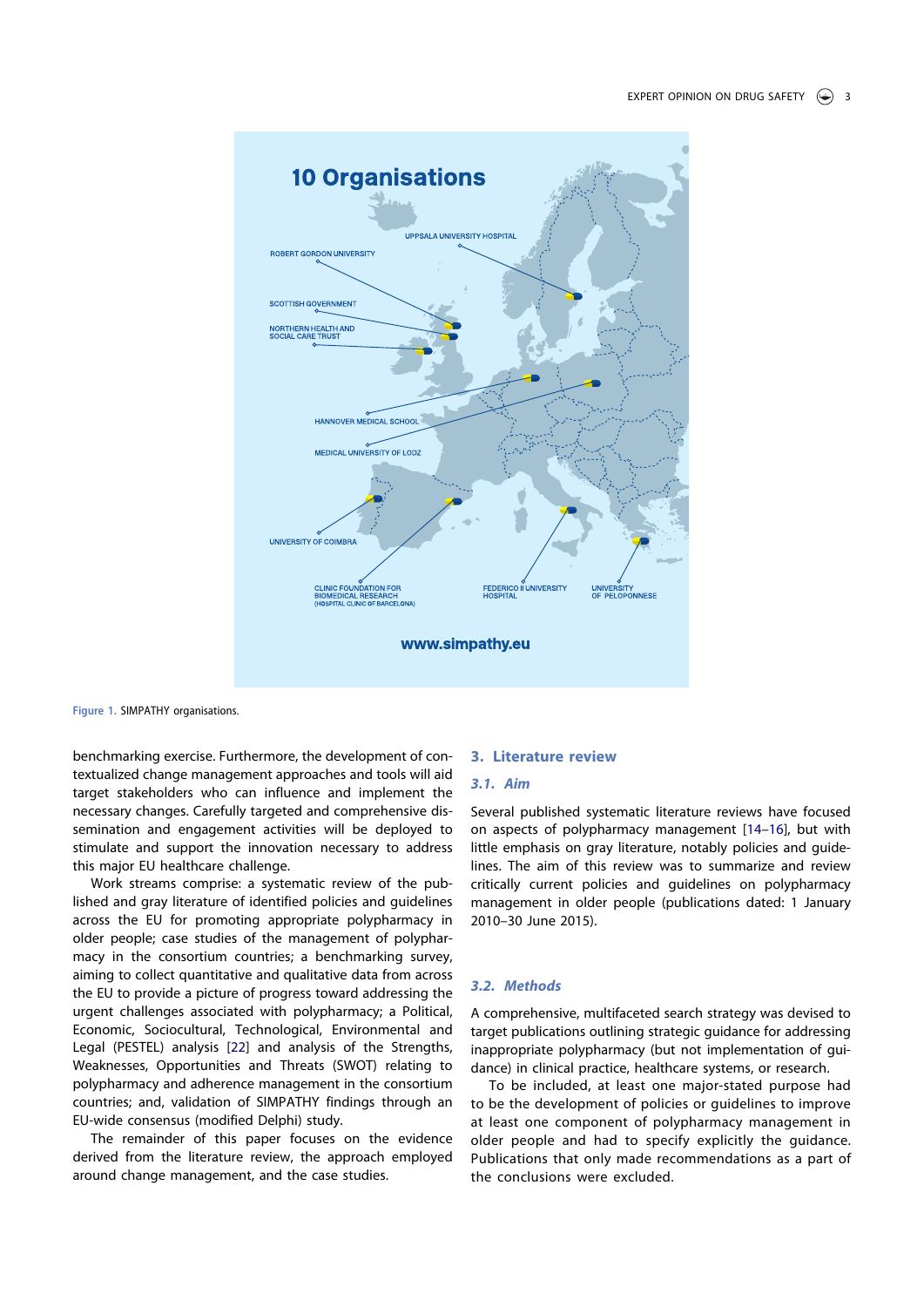# D STEWART ET AL.

There were several methods employed for the search, including a targeted database search, online gray literature search, desk review, and contact with key stakeholders.

A database search was conducted on Medline (via PubMed), Embase, Cumulative Index of Nursing and Allied Health Literature (CINAHL), and The Cochrane Library, according to PRISMA-P 2015 guidelines [23]. Comprehensive search strings were developed, for example for Medline: (multimedic\* [ti] OR 'multiple medication'[ti] OR polifarma\*[ti] OR polyfarma\*[ti] OR polimedicin\*[ti] OR polymedicin\*[ti] OR polipharma\*[ti] OR polypharma\*[ti] OR polipragma\*[ti] OR polypragma\*[ti] OR politerap\* [ti] OR polyterap\* [ti]) AND (elder\* [ti] OR old\* [ti] OR age\* [ti] OR geriatric\*[ti])

An online search of the gray literature of policies and guidelines was performed in ten European countries (Germany, Greece, Italy, Northern Ireland, Poland, Portugal, Spain, Sweden, the Netherlands, and Scotland). The search strategy included all 24 combinations of keywords from the following two groups,

Group 1: multimedication, multiple medication, polymedicine, polypharmacy, polypragmasy, polytherapy

Group 2: aged, elder, geriatric, old

After translating for each country, and cross-checking that these translated keywords were applicable to the management of polypharmacy, a search was performed using the Google search engine. The country-specific search was restricted to the relevant country domain (i.e. .de for Germany, .gr for Greece, etc.). In order to allow for comparable results to be obtained, and avoid the effect of cookie files, the previous search history was disabled, and the 'private' or 'incognito' mode of the search enabled (wherever applicable). For each combination of keywords, the first ten results generated by the Google search (giving a total of 240) was registered in a dedicated spreadsheet, and analyzed for each of the search-based countries.

The search was complemented with any guidance documents known to the SIMPATHY consortium, as well as those identified through targeted contact with local stakeholders (two physicians, two pharmacists, and one politician) in each country. Guidance documents were entered into a dedicated spreadsheet and screened to remove duplicate. Titles and

Table 1. Summary of the gray literature search.

abstracts of each item were reviewed independently by two reviewers in each country who were fluent in the relevant language. Final eligibility to be included in the review was determined by screening of full texts.

Data extracted from relevant guidance documents were entered into a dedicated spreadsheet and quality rated using the AGREE II instrument (The Appraisal of Guidelines for REsearch & Evaluation) which has 23 items organized into domains of: scope and purpose; stakeholder involvement; rigor of development; clarity of presentation; applicability; and editorial independence [24]. Each item was scored independently on a seven-point scale by two individuals educated to doctoral level and with expertise in the field of polypharmacy. A score of one indicated an absence of information or that the concept was reported very poorly. A score of seven indicated that the quality of reporting was exceptional and all criteria were met. A score between two and six indicated that the reporting of the AGREE II item did not fully meet the criteria. The overall score is the median of the 23-item scores.

To broaden the search beyond the consortium countries, the search was also conducted in the US Agency for Healthcare Research and Quality National Guidelines Clearinghouse and also the Guidelines International Network [25,26].

## 3.3. Results

There were 444 hits, of which 214 duplicates were removed, 136 were excluded for not dealing with polypharmacy management in older people, and 11 for other reasons (e.g. type of publication such as opinion, case report). The full-text review of 83 papers revealed only one which fulfilled the eligibility criteria.

The number of keyword combinations varied between countries, with a range of 3–24 due to issues in translation of keywords and applicability to the local literature on polypharmacy management. Furthermore, the Google search did not always retrieve the target number of ten. The total number of Google search results assessed against the eligibility criteria was 1705. Of these, 807 were excluded for not focusing on polypharmacy management in older people and 810 for other reasons, usually not providing guidance. The full text of 88 items was reviewed, with ten fulfilling all criteria to be retained in the review. Full details are provided in Table 1.

|                             | Excluded after screening:                                                                           |                             |                                                                       |                         |                                        |                                                                       |
|-----------------------------|-----------------------------------------------------------------------------------------------------|-----------------------------|-----------------------------------------------------------------------|-------------------------|----------------------------------------|-----------------------------------------------------------------------|
| Country                     | No. of keyword combinations used<br>for the search (No. of individual<br>keywords from Group 1 & 2) | No. of<br>search<br>results | For not dealing with<br>polypharmacy<br>management in older<br>people | For<br>other<br>reasons | No. of full-<br>text items<br>assessed | No. of identified<br>quidance<br>documents fulfilling<br>all criteria |
| Germany                     | 24 $(6 * 4)$                                                                                        | 240                         | 89                                                                    | 102                     | 49                                     |                                                                       |
| Greece                      | 24 $(6 * 4)$                                                                                        | 179 <sup>b</sup>            | 166                                                                   | 13                      | $\mathbf{0}$                           |                                                                       |
| Italy                       | $12^a (4 * 3)$                                                                                      | 100 <sup>b</sup>            | 46                                                                    | 47                      |                                        |                                                                       |
| The Netherlands             | $4^a$ (2 $*$ 2)                                                                                     | 40                          | 19                                                                    | 20                      |                                        |                                                                       |
| Poland                      | 24 $(6 * 4)$                                                                                        | 233 <sup>b</sup>            | 165                                                                   | 55                      | 13                                     |                                                                       |
| Portugal                    | 24 $(6 * 4)$                                                                                        | 150 <sup>b</sup>            | 113                                                                   | 29                      | 8                                      |                                                                       |
| Sweden                      | $3^a$ (3 $*$ 1)                                                                                     | 30                          | 0                                                                     | 26                      |                                        |                                                                       |
| Spain                       | $8^a$ (2 $*$ 4)                                                                                     | 66 <sup>b</sup>             |                                                                       | 63                      |                                        |                                                                       |
| Scotland                    | 24 $(6 * 4)$                                                                                        | 240                         | 156                                                                   | 80                      |                                        |                                                                       |
| Northern Ireland            | 24 (6 $*$ 4)                                                                                        | 187 <sup>b</sup>            | 21                                                                    | 165                     |                                        |                                                                       |
| Non-country-specific search | 24 (6 $*$ 4)                                                                                        | 240                         | 30                                                                    | 210                     |                                        |                                                                       |
| Total                       |                                                                                                     | 1705                        | 807                                                                   | 810                     | 88                                     | 10                                                                    |

<sup>a</sup> Number of the keywords has been adjusted to the local language

 $<sup>b</sup>$  Number of search results lower than the target due to some combination of keywords retrieving <10 results.</sup>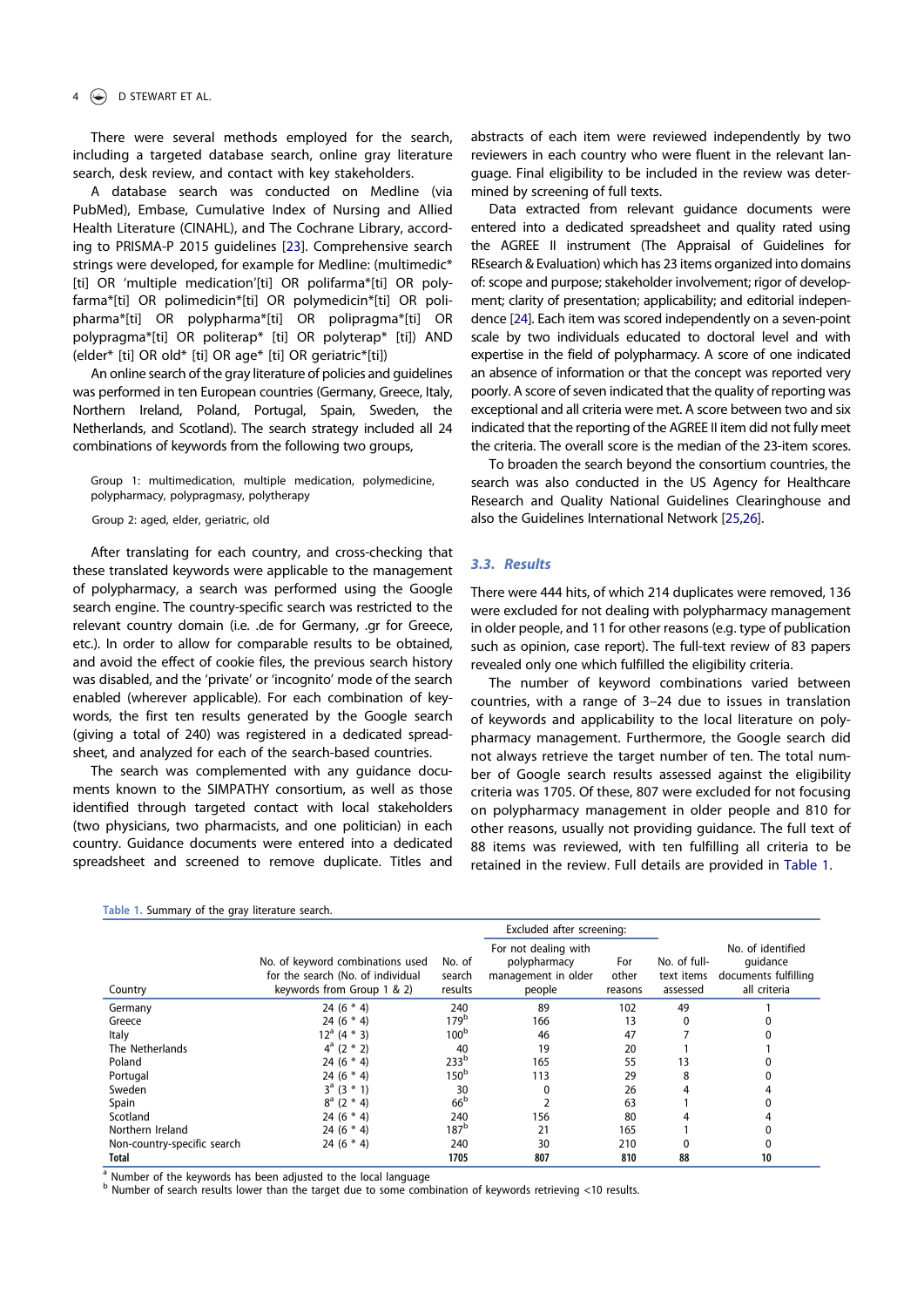|  |  |  | Table 2. Guidance documents identified through other methods. |  |  |  |  |  |
|--|--|--|---------------------------------------------------------------|--|--|--|--|--|
|--|--|--|---------------------------------------------------------------|--|--|--|--|--|

| Country         | No. of identified quidance documents |
|-----------------|--------------------------------------|
| Germany         |                                      |
| Greece          | 0                                    |
| Italy           | 0                                    |
| The Netherlands | 4                                    |
| Poland          | 0                                    |
| Portugal        | 0                                    |
| Sweden          | 4                                    |
| Spain           |                                      |
| United Kingdom  | 4                                    |
| <b>Total</b>    | 14                                   |

An additional 14 guidance documents were identified, as shown in Table 2.

Combining the guidance documents derived from all sources and removing duplicates gave a final total of 19 documents from five countries, as listed in Table 3, which also highlights quality according to the AGREE II-GRS criteria. The median overall score was 5, with a range of 3–7; three documents scored the maximum of seven, originating from Scotland, Germany, and the Netherlands.

The comprehensive and quality-assured approaches employed in this literature review identified that only five EU countries had produced guidance documents which focus specifically on polypharmacy management in older people. In addition, only three of these were found to be fully satisfactory in terms of the AGREE II criteria. Most of the identified guidance documents targeted both polypharmacy in older people and also other groups of vulnerable people. All but one was generic (not specific to any single medical condition). Most paid attention to medicines selection at the point of prescribing (e.g.

avoiding certain high-risk medicines, dose adjustment, and a 'start low and go slow' approach), and the need for regular review of medicines. Physicians and pharmacists were identified as key players, with a focus on multidisciplinary care and team working. Only seven guidance documents had any coverage of issues of non-adherence to medicines in older people.

The wider search identified further guidance documents from Australia [46–48], the US [49,50], and New Zealand [51].

Despite the comprehensive search and quality assurance approaches, there are several limitations to this review hence the findings should be interpreted with some caution. Gray literature searches are always limited in terms of retrieving all relevant literature. The search was restricted to Google and while this is the most widely used search engine, it is possible that not all guidance and policies were captured. In addition, it is highly likely that less widely used or disseminated policies and guidelines, such as those operating at local levels, were not retrieved. It is therefore important that those developing and implementing strategic approaches to the management of polypharmacy in older people disseminate widely.

The Scottish polypharmacy guidance was identified as one of the documents that scored the highest score of the AGREE II criteria [28], hence is described in greater detail, with emphasis on the evidence used to derive the guidance.

# 3.4. Policy-driven approach to management of inappropriate polypharmacy in Scotland

Like many areas in the developed world, Scotland has had to face the challenge of providing healthcare to an aging population. From 2006 to 2031, there is a 62% projected rise in

|                                                                                                                                                                            |                   | Overall score         |
|----------------------------------------------------------------------------------------------------------------------------------------------------------------------------|-------------------|-----------------------|
| Guidance document details                                                                                                                                                  | Country of origin | according to AGREE II |
| Regionala läkemedelsrådet i Uppsala-Örebroregionen. Behandlingsrekommendationer 2015.<br>Läkemedelsbehandling av de mest sjuka äldre. Version 1.2: Updated March 2015 [27] | Sweden            | 6                     |
| Scottish Government Model of Care Polypharmacy Working Group. Polypharmacy Guidance (2nd<br>edition). March 2015 [28]                                                      | Scotland          | 7                     |
| Västerbottens läns landsting. Terapirekommendationer, 2015 [29]                                                                                                            | Sweden            | 5                     |
| Västra Götalandsregion. Äldre och läkemedel, 2015 [30]                                                                                                                     | Sweden            | 4                     |
| Bergert FW, Braun M, Ehrenthal K, et al. Recommendations for treating adult and geriatric patients on<br>multimedication, 2014 [31]                                        | Germany           |                       |
| Corrine Zara. Rational drug use. Medication management in the complex chronic patient: reconciliation, Spain<br>revision, deprescription and adherence, 2014 [32]          |                   | 5                     |
| Ingrid Schubert, Hausärztlicher Leitliniengruppe Hessen und DEGAM. Hausärztliche Leitlinie<br>"Multimedikation", 2014 [33]                                                 | Germany           | 5                     |
| Midlöv P, Kragh A. Chapter: Läkemedelsbehandling hos äldre. In: Läkemedelsboken. Uppsala:<br>Läkemedelsverket. 2014 [34]                                                   | Sweden            | 3                     |
| Verenso. Handreiking Geriatrisch assessment door de specialist ouderengeneeskunde. Utrecht: Verenso. The Netherlands<br>2014 [35]                                          |                   | 3                     |
| Duerden M, Avery T, Payne R. Polypharmacy and medicines optimisation: Making it safe and sound. The England<br>King's Fund. November 2013 [36]                             |                   | 6                     |
| Jones E. Polypharmacy: Guidance for Prescribing in Frail Adults. NHS Wales. May 2013 [37]                                                                                  | Wales             | 5                     |
| Nederlandse Vereniging voor Klinische Geriatrie. Richtlijn comprehensive geriatric assessment. Utrecht:<br>Nederlandse Vereniging voor Klinische Geriatrie. 2013 [38]      | The Netherlands   | 5                     |
| Socialstyrelsen. Läkemedelsgenomgångar för äldre ordinerade fem eller fler läkemedel. Stockholm:<br>Socialstyrelsen. 2013 [39]                                             | Sweden            | 5                     |
| Stockholms läns landsting. Äldre och läkemedel, 2013 [40]                                                                                                                  | Sweden            | 5                     |
| Nederlands Huisartsen Genootschap. Multidisciplinaire richtlijn Polyfarmacie bij ouderen 2012. Utrecht:                                                                    | The Netherlands   | 6                     |
| Nederlands Huisartsen Genootschap. 2012 [41]                                                                                                                               |                   |                       |
| NHS Greater Glasgow & Clyde. Mindful Prescribing Strategy - Polypharmacy. NHS. December 2012 [42]                                                                          | Scotland          | 6                     |
| Melander A, Nilsson LG. Olämpliga listan – Koll på läkemedel, 2011 [43]                                                                                                    | Sweden            | 5                     |
| Verenso. Multidisciplinaire richtlijn diabetes bij kwetsbare ouderen. Utrecht: Verenso. 2011 [44]                                                                          | The Netherlands   | $\overline{7}$        |
| Socialstyrelsen. Indikatorer för god läkemedelsterapi hos äldre. Stockholm: Socialstyrelsen. 2010 [45]                                                                     | Sweden            | 5                     |

Table 3. Guidance documents identified with AGREE II scores.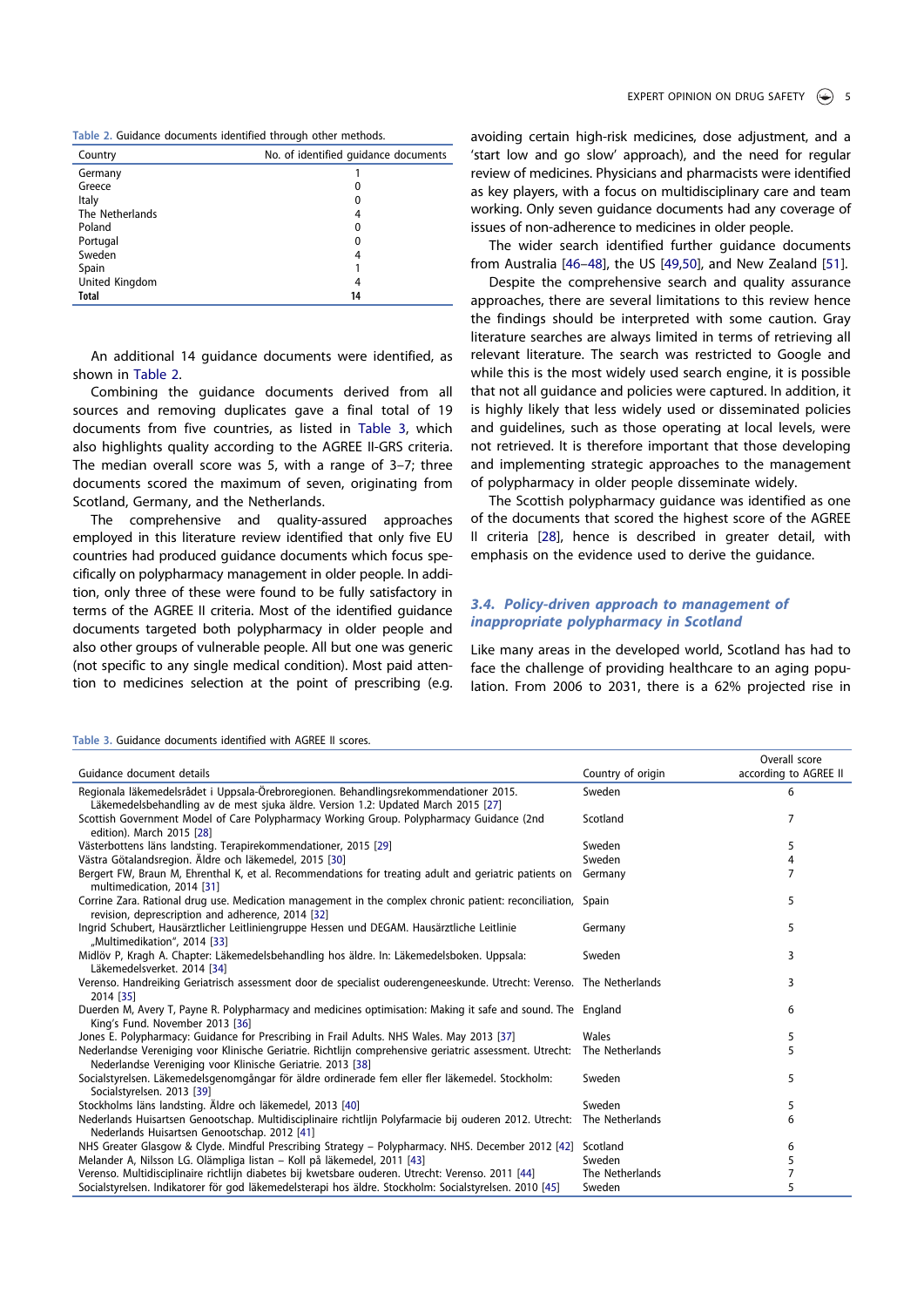

Figure 2. Medicines dispensed per age banding, January – June 2014. Source, Prescribing Information System, NHS Scotland.

those aged 65 years and older, a 144% projected rise in those aged 85 years and older, and a projected increased prevalence of long-term conditions, notably chronic obstructive pulmonary disease and diabetes mellitus [52]. Figure 2 provides analysis of Scottish data relating to number of medicines dispensed in the community by age band, highlighting the increasing trend of positive relationship between age and number of prescribed medicines. Around 35% of those aged 85 years and above are receiving more than ten medicines.

Two key Scottish Government policy documents led to scrutiny of medicines-related issues in older people. The Reshaping Care for Older People: A Programme for Change 2011–2021 (2020 vision) aims to improve the quality and outcomes of current models of care for older people [53]. The 2010 Healthcare Quality Strategy recommends more team working and that optimal use of skills of different healthcare professionals should be considered in order to address future workforce challenges and to enable delivery of clinical care in a sustainable way [54].

With publication of these strategic documents, and a significant drive from clinicians, local guidelines to promote appropriate polypharmacy started to develop from 2010 onwards. This culminated in the publication in 2012 of national guidance on managing inappropriate polypharmacy [55] which was updated in 2015 and upgraded to be available across a variety of digital platforms [28]. These were developed by a multidisciplinary group of professionals from across primary and secondary care, led by pharmacy and medical specialists serving as policy-makers, with input from other members of the multidisciplinary team and patients. Evidence-based approaches are key hallmarks of these guidelines.

The definitions of appropriate and inappropriate polypharmacy were expanded from those of Patterson et al. [14–16]. Appropriate polypharmacy is present when: all medicines are prescribed for the purpose of achieving specific therapeutic objectives that have been agreed with the patient; therapeutic

objectives are actually being achieved or there is a reasonable chance they will be achieved in the future; medicines have been optimized to minimize the risk of ADRs; and the patient is motivated and able to take all medicines as intended. Inappropriate polypharmacy is present when: one or more medicines are prescribed that are not (or no longer) needed, either because there is no evidence-based indication, the indication has expired or the dose is unnecessarily high; one or more medicines fail to achieve the therapeutic objectives they are intended to achieve; one, or the combination of several medicines, cause unacceptable ADRs, or put the patient at an unacceptably high risk of such ADRs; and the patient is not willing or able to take one or more medicines as intended.

In the absence of definitive evidence on which patients are most likely to benefit from a holistic review of their medicines, the guidelines suggest prioritizing two groups of patients. The first group includes those in care homes aged 50 years and over, regardless of the number of medicines prescribed. The second is all those aged 75 years (progressing to 65–74 years as resources allow) prescribed ten or more medicines, one of which is considered a high-risk medicine (e.g. benzodiazepines, anticholinergics) and with a Scottish Patients at Risk of Readmission and Admission (SPARRA) score in the range of 40–60%. SPARRA estimates the risk of emergency admission in the next 12 months for approximately 3.6 million individuals aged 16 years and over [56]. These patients can be identified from primary care medical practice databases.

While not intending to be exhaustive, the guidelines highlight high-risk medicines in older people, providing an amalgamation of existing collections of explicit medication assessment tools [17]. Emphasis is also placed on identifying high-impact medicines which ideally should be continued or started. Furthermore, practitioners are encouraged to consider the likely impact of medicines on the individual patient. Being aware of the number needed to treat (NNT) of different therapies for the same disorder can help to inform rational and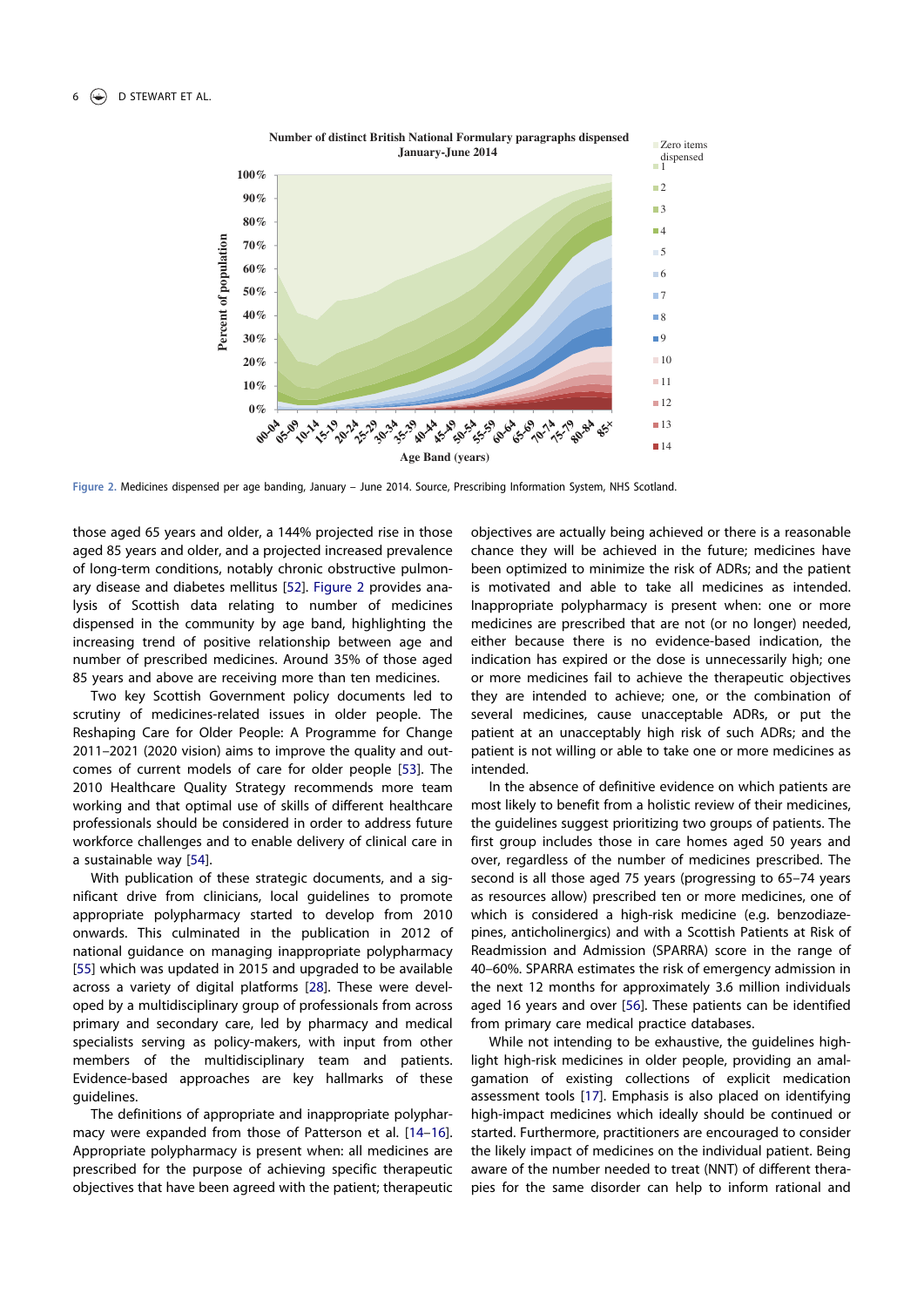patient-centered therapy [57]. Drug efficacy information (clinical trial data on intervention, comparator, study population, duration, NNT and annual NNT) is presented for the management of hypertension, heart failure, cerebrovascular disease, diabetes mellitus, and osteoporosis.

The 2015 guidance builds on and refines the medicines review process described in the 2012 guidance. The seven step process provides a standardized structure for the medicines review, with greater focus on patient-centeredness and a holistic approach, which considers 'no therapy' solutions. There is acknowledgment that decision-making is complex and should take into account multimorbidities, safety, efficacy and acceptability of medicines, the patient's wellbeing, social circumstances, and desires. Each of the seven steps focus on a different aspect which, in conjunction, are designed to lead to a patient specific and holistic review of medicines. Importantly, the seven-step process commences and ends with focus on patient-specific clinical outcomes related to health and wellbeing, as defined by the patient. Evidence-based recommendations focus on which medicines to consider stopping and starting [19,58], and high-risk medicines such as anticholinergics [59,60]. The seven steps are summarized in Table 4.

An Australian group addressing polypharmacy through a program of 'deprescribing' present a five-step process which considers similar aspects [61].

The polypharmacy guidance has been disseminated widely to policy-makers, health professionals, and patient groups in Scotland. Given that general practitioners are responsible for the majority of prescribing in Scotland, the delivery of the strategy was designed initially around primary care. It was therefore a major milestone when, in 2013, polypharmacy medicines review, as part of anticipatory care reviews, was added to the general practitioners' contract. This requires a quota of reviews to take place, where possible with the support of a pharmacist [62]. It is, however, recognized that other health professionals (predominantly nurses) with patient contact and medicines-related training have responsibilities around promoting appropriate

Table 4. An overview of the seven steps process (adapted from 29).

polypharmacy in older people. Notably, nurse- and pharmacistindependent prescribers may, within their competence, prescribe the same range of medicines as physicians [63]. In 2013, the Scottish Government published its strategy for pharmaceutical care, 'Prescription for Excellence,' which describes an integrated, multidisciplinary approach to optimizing pharmaceutical care [64]. This strategy articulates the role of pharmacist-independent prescribers in patient management and that by 2023, all patient facing pharmacists will be independent prescribers managing caseloads of patients, which will provide greater opportunity for promoting appropriate polypharmacy.

The polypharmacy guidance is also being integrated within undergraduate and postgraduate education and training programs in Scotland, to embed and normalize the seven-step process. Recently, a mobile phone app has been developed to enable easy access to the guidance. The processes of medicines prescribing and review will continue to evolve and adapt over time as the health service in Scotland adapts to care for a changing population.

### 4. Other SIMPATHY work packages

# 4.1. Case studies

SIMPATHY involves several interrelated work packages. One of the foundational work packages is a series of nine case studies conducted in eight EU countries (Germany, Greece, Italy, Poland, Portugal, Spain (Catalonia), Sweden, and the UK (Scotland and Northern Ireland)). A case study investigation is described as a 'wrapper for different methods' [65], or a means with which 'to explain present circumstances. . . [through]...in-depth description of social phenomenon' [66]. The aim of conducting the case studies is to understand what types of polypharmacy programs have been developed, mapping out the structures, processes, and outcomes of policies and practices at the institutional, local, regional, and national levels. These case studies inform for the development of

| Domain                                | Steps                                                                   | Process                                                                                                                                                                                                                                                                                                                                                                                                                                                                                                                                      |
|---------------------------------------|-------------------------------------------------------------------------|----------------------------------------------------------------------------------------------------------------------------------------------------------------------------------------------------------------------------------------------------------------------------------------------------------------------------------------------------------------------------------------------------------------------------------------------------------------------------------------------------------------------------------------------|
| Aims                                  | 1. Identify objectives of drug therapy                                  | Review diagnoses and identify therapeutic objectives with respect to management of existing<br>health problems and prevention of future health problems                                                                                                                                                                                                                                                                                                                                                                                      |
| Need                                  | 2. Identify essential drug therapy                                      | Identify essential drugs (not to be stopped without specialist advice). These include drugs that have<br>essential replacement functions (e.g. levothyroxine) and drugs to prevent rapid symptomatic<br>decline (e.g. for Parkinson's disease)                                                                                                                                                                                                                                                                                               |
|                                       | 3. Does the patient take unnecessary drug<br>therapy?                   | Identify and review the (continued) need for drugs such as those with: temporary indications;<br>higher than usual maintenance doses; limited benefit in general or the indication they are used<br>for; limited benefit in the patient under review                                                                                                                                                                                                                                                                                         |
| <b>Effectiveness</b>                  | 4. Are therapeutic objectives being<br>achieved?                        | Identify the need for adding/intensifying drug therapy in order to achieve therapeutic objectives of:<br>symptom control; biochemical/clinical targets; preventing disease progression/exacerbation                                                                                                                                                                                                                                                                                                                                          |
| Safety                                | of ADRs?                                                                | 5. Does the patient have ADR or is at risk Identify patient safety risks by checking for: drug-disease interactions; drug-drug interactions;<br>robustness of monitoring mechanisms for high-risk drugs; risk of accidental overdosing<br>Identify adverse drug effects by checking for: specific symptoms/laboratory markers; cumulative<br>adverse drug effects; drugs that may be used to treat ADRs caused by other drugs                                                                                                                |
| Cost<br>effectiveness                 | 6. Is drug therapy cost effective?                                      | Identify unnecessarily costly drug therapy by considering more cost-effective alternatives (but<br>balance against effectiveness, safety, convenience)                                                                                                                                                                                                                                                                                                                                                                                       |
| Adherence/<br>Patient<br>centeredness | 7. Is the patient willing and able to take<br>drug therapy as intended? | Identify risks to patient non-adherence by considering if: the medicine is in a form that the patient<br>can take; the dosing schedule is convenient; the patient is able to take medicines as intended<br>Ensure drug therapy changes are tailored to patient preferences by: discussing with the patient/<br>carer/welfare proxy therapeutic objectives and treatment priorities; deciding with the patient/<br>carer/welfare proxies what medicines have an effect of sufficient magnitude to consider<br>continuation or discontinuation |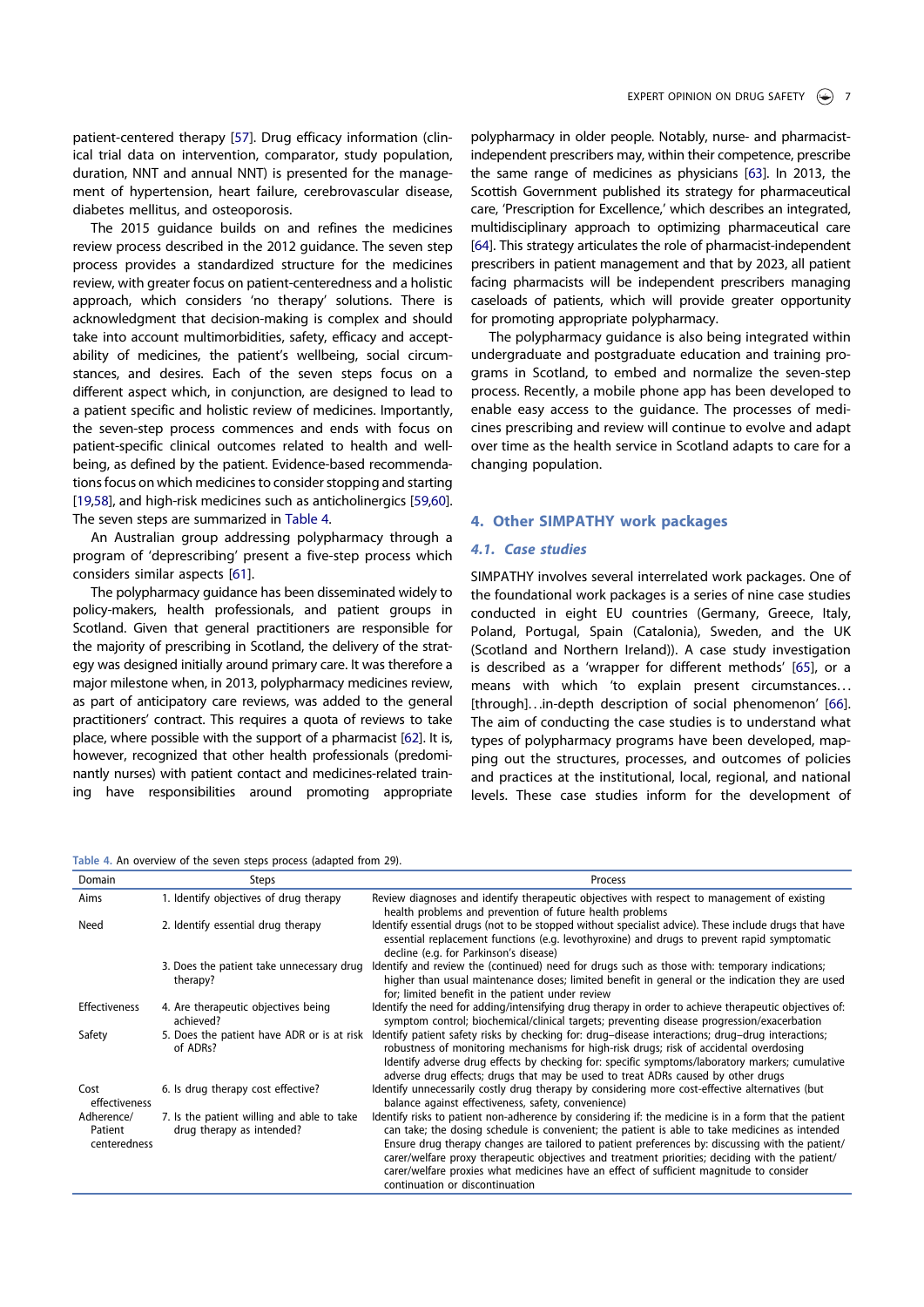### 8 **D** STEWART ET AL.

change management tools that will be developed by SIMPATHY. The case studies in each country consist of three phases of: a desk review of published and gray literature describing the legislation, policies, and procedures that support the program; one-to-one key informant interviews with policy makers, managers, and clinicians to assess the change management and leadership strategies involved in implementing the program; and focus group discussions with healthcare providers, and policy-makers.

#### 4.2. Change management

Securing change in large healthcare systems is a major challenge. There is a natural inertia which must be overcome by conceiving, implementing, and coordinating an accessible, achievable change management program. The first test for any would be implementer is to ask, 'do compelling reasons for change exist?' In several countries, there is evidence that the necessary impetus is present to drive ongoing transition toward substantial health reforms focusing on appropriate polypharmacy. The catalytic trigger is the burden imposed by the epidemics of noncommunicable diseases (NCDs) including cardiovascular, respiratory, metabolic, rheumatologic and neurologic disorders, and cancers, and inevitable multimorbidities [67]. Two additional key factors are accelerating changes in healthcare: the need for generating efficiencies which allow further investment in innovation without increasing overall health costs; and, the paradigm change in the understanding of the underlying mechanisms of these NCDs and the focus on strategic partnerships involving all stakeholders associated with patient-centered care [68].

Managing inappropriate polypharmacy and promoting appropriate polypharmacy is complex with multiple aspects of healthcare practice and delivery of care. To understand fully the current situation in the EU, mixed-methods approach is being used in SIMPATHY, drawing on methodologies, methods, and theories from multiple disciplines applied by a multidisciplinary research team.

Kotter's eight-step process for leading change [69] involves the following steps: create a sense of urgency; build guiding coalitions; form strategic vision and initiatives; enlist volunteers; enable action by removing barriers; generate shortterms wins; sustain acceleration; and, thereby institute sustainable change. There are several key organizational features which are more likely to lead to adaptive change. These include organizations which are open to exploring different methods of achieving a task making iterative changes where and when necessary [70], adaptive leadership where strategic behaviors are encouraged or if individuals feel safe to take risks or not [71], leading cross-functional teams [72]. An outline change management program, based upon these principles, is set out in Table 5.

This mixed-method, multi-pronged approach will provide a rich assessment of current polypharmacy management in Europe. It will be the foundation for future change management tools which enable other countries to address the growing concern of inappropriate polypharmacy. These tools will be adaptable and applicable to a range of healthcare settings, enabling local policy makers and clinicians to create programs

#### Table 5. Polypharmacy change management program.

#### 1. Establish a sense of urgency

Communicating to stakeholders the need to change current ways of reviewing medicines to benefit patient care. Examining other projects that are developing and whether they pose a threat to the development of the framework

#### 2. Form a powerful guiding coalition

Facilitate the assembly of a project group including in each country comprising both primary and secondary care and collaborative leads locally and nationally for long-term health conditions. These groups should then engage with the work of those responsible for the delivery of healthcare and public health both locally and nationally

#### 3. Create a vision

The vision describes 'how we want the story of polypharmacy in each country to turn out.' It should be compelling in the way it addresses the concerns and issues of different stakeholders

#### 4. Communicating the vision

This is the heart of the change management process and involves hard work on the part of the teams in each country to show tenacity and persistence in winning hearts and minds to the need for change and how it can be realized in practical steps

5. Empowering others to act on the vision

Visions succeed when the means of achieving them cascades from the top level to the lowest level of delivery. Understand the obstacles to change at each level so that they take ownership of problems and solutions. Provide feedback and facilitate adaptation of the protocol e.g. link with anticipatory care plans

that reflect their specific patient populations, cultures, and healthcare systems.

Innovations in the management of polypharmacy are key themes within the European Union Framework Programme for Research and Innovation. In addition to SIMPATHY, there are several high profile projects. PRIMA-EDS (Polypharmacy in chronic diseases: Reduction of Inappropriate Medication and Adverse drug events in elderly populations by electronic Decision Support) aims to first gather current best evidence regarding drug treatment of multimorbid elderly patients then develop an electronic decision support tool (eDS-tool) to aid physicians and patients to make use of current best evidence when coming to a shared decision regarding multiple drug treatment of the most common chronic diseases. The final stage is a randomized controlled trial with hospital admission rate and mortality as primary clinical outcomes [73]. OPERAM (OPtimising thERapy to prevent Avoidable hospital admissions in the Multimorbid elderly) aims to test the effect of a software-based intervention in 1,900 comorbid elderly patients [74]. SENATOR (Development and clinical trials of a new Software ENgine for the Assessment & Optimization of drug and non-drug Therapy in Older peRsons) aims to develop a highly powered and efficient software engine (SENATOR). It is hoped that SENATOR will be capable of individually screening the clinical status and pharmacological and non-pharmacological therapy of older people with multi-morbidity in order to define optimal drug therapy [75].

#### 5. Expert opinion

Each succeeding generation of healthcare providers faces new challenges. While there have been remarkable developments in pharmacotherapy, coupled with the plethora of evidencebased clinical guidelines to support the management of single conditions, we now need the clinical and management courage to recognize that these approaches address poorly the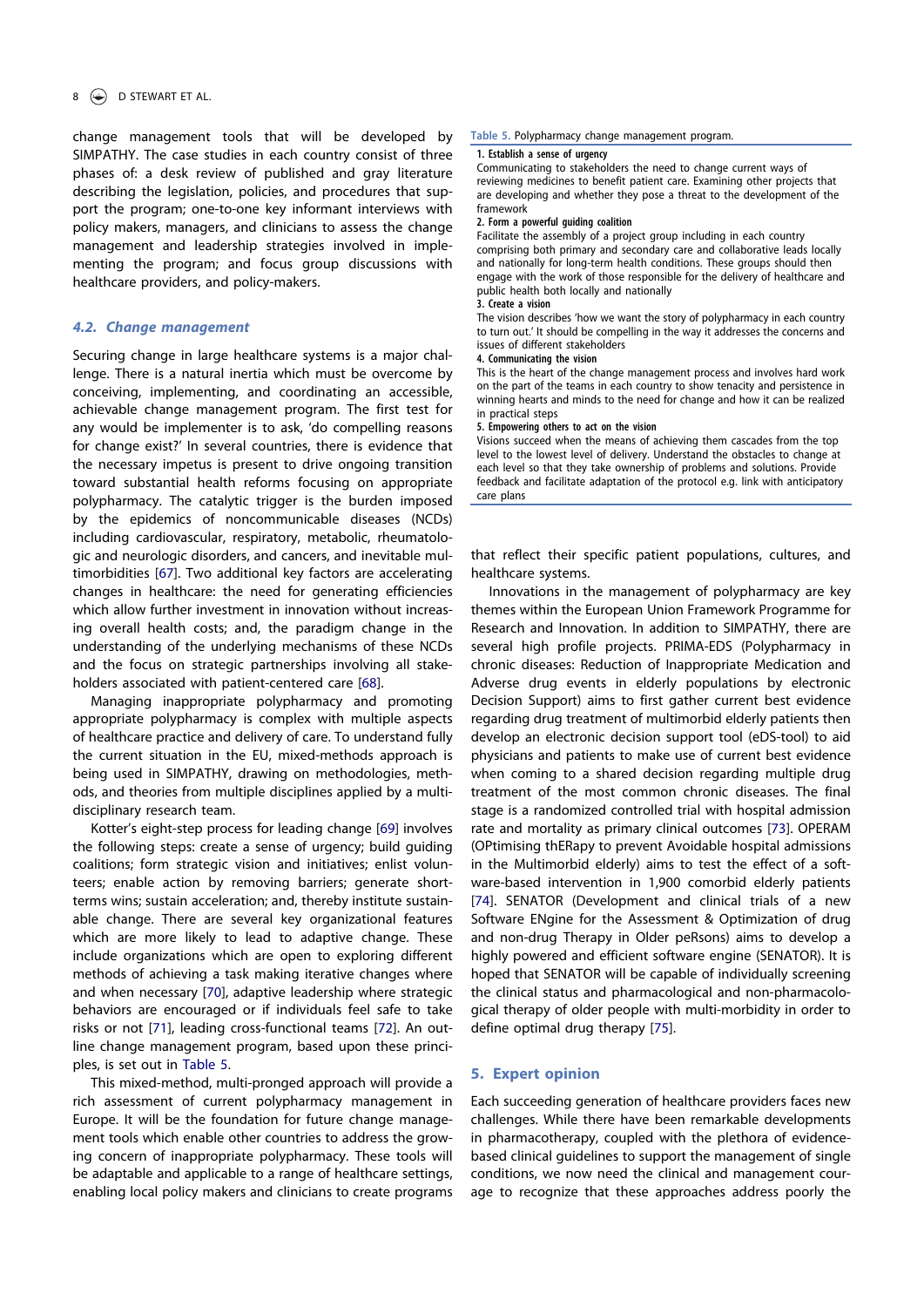needs of older people who constitute an ever increasing proportion of the population [8].

The challenges are on many levels, primarily clinical, organizational, and political, and any workable, sustainable solution will need to address each and all of these. To be effective, safe, and efficient, any program that attempts to deal with the complexities of prescribing and promoting appropriate polypharmacy in this population must be patient-centered, clinically robust, multidisciplinary, and designed to fit into the healthcare system in which it is delivered.

Within the clinical domain, it is essential to ensure that guidance is evidence based but also pragmatic. This requires consideration of where strong evidence exists for a specific treatment strategy but also highlighting where evidence is lacking or where, due to a lack of applicability and generalizability, it would be ineffective or potentially harmful to extrapolate recommendations to multimorbid older people. Guidelines for this population need to be based on a holistic approach to prescribing, with subsequent, regular medicines review. This must be based on the individual needs, goals, and desires of the individual patient, considered alongside the efficacy or otherwise of the medicines regimen.

Clinical consensus and workable guidance are not, however, the only criteria for success. To be considered truly successful, any program needs to be judged by those commissioning healthcare as a cost-effective, as well as clinically effective, approach to increasing quality of care. It is relatively simple to outline the complexities, issues and gaps in knowledge around prescribing for frail older people and the consequences of ever increasing burden of medicines. For commissioners, however, these messages may be lost amidst the clamor of many competing and equally worthy demands. The managers of these polypharmacy programs need to be able to communicate the clinical sense of urgency at the highest levels to demand and drive sustainable change. This requires a very clear strategy which outlines a workable, deliverable, and cost-effective solution acceptable to clinicians and patients.

SIMPATHY, with its focus on existing guidance documents promoting appropriate polypharmacy aims to identify best practice and collaborative learning from EU countries to stimulate further workable innovation, with lessons which could be implemented globally [21]. Work completed to date suggests that to succeed and importantly be sustained, any program would be best developed and implemented within a framework of a clear change management strategy. Without this comprehensive, coordinated strategy it is unlikely that any program can be delivered consistently, equitably and be sustained across a population, irrespective of clarity and robustness of the clinical aspects of any guidance.

The Scottish experience is perhaps the furthest developed in the sense of having robust and evidence-driven guidance, coupled with a clear delivery strategy [28]. There was early recognition of a need for promoting appropriate polypharmacy in older, multimorbid people to be part of standard practice. The change management strategy aligned to Kotter's eight-step process [69] encourages engagement of senior management at the government level, as well as practising members of the multidisciplinary team and

patients, at a very early stage. Initial pilot work and implementation on the national scale involved monitoring and providing feedback of estimations of clinical and economic impact. Creating a sense of urgency and vision for such a strategy to help address the political and economic factors has been an iterative process that is reviewed continually over time. Acceptance of the program by patients is powerful in political terms. These are essential elements in successful delivery and sustainability.

Considerable work was undertaken to ensure the polypharmacy guideline was approved and hosted by the Scottish Intercollegiate Guidelines Network (SIGN), the main center for national disease-specific guidelines [76]. The polypharmacy guidance is now the most downloaded guidance on the SIGN website. It is now imperative that robust and rigorous evaluative research data are gathered demonstrate the impact of the guidance in terms of clinical, humanistic, and economic outcomes. In conclusion, there is a need to manage inappropriate polypharmacy and promote appropriate polypharmacy in an increasingly complex, multimorbid aging population. In clinical terms, this will require clinicians across multiple healthcare disciplines in each country to agree on guidance that will begin to take account of adults whose prescribing needs require a much more holistic approach. The evidence demonstrates clearly that the time has come to reject the reliance on single-disease state focused guidelines when treating multimorbid patients. In future, plans must be developed and implemented within a framework of a clear change management strategy and be coupled with rigorous and robust evaluation.

#### Acknowledgments

We acknowledge the input of Kite Innovation Europe Ltd. to all SIMPATHY activities and Vicki Elliot specifically from the Information and Statistics Division in the preparation of Figure 2.

#### Funding

This work has been supported by the SIMPATHY project, Grant Number [663082], co-funded by the European Commission CHAFEA Health Program

# Declaration of interest

The authors have no relevant affiliations or financial involvement with any organization or entity with a financial interest in or financial conflict with the subject matter or materials discussed in the manuscript. This includes employment, consultancies, honoraria, stock ownership or options, expert testimony, grants or patents received or pending, or royalties.

#### **References**

Papers of special note have been highlighted as either of interest (•) or of considerable interest (••) to readers.

- 1. World Health Organization. The World Health Report 2008. Primary Health Care - now more than ever. New York: The World Health Organization. 2008. ISBN 978 92 4 156373 4.
- 2. Barnett K, Mercer SW, Norbury M, et al. Epidemiology of multimorbidity and implications for healthcare, research, and medical education: a cross sectional study. Lancet. 2012;380:37–43.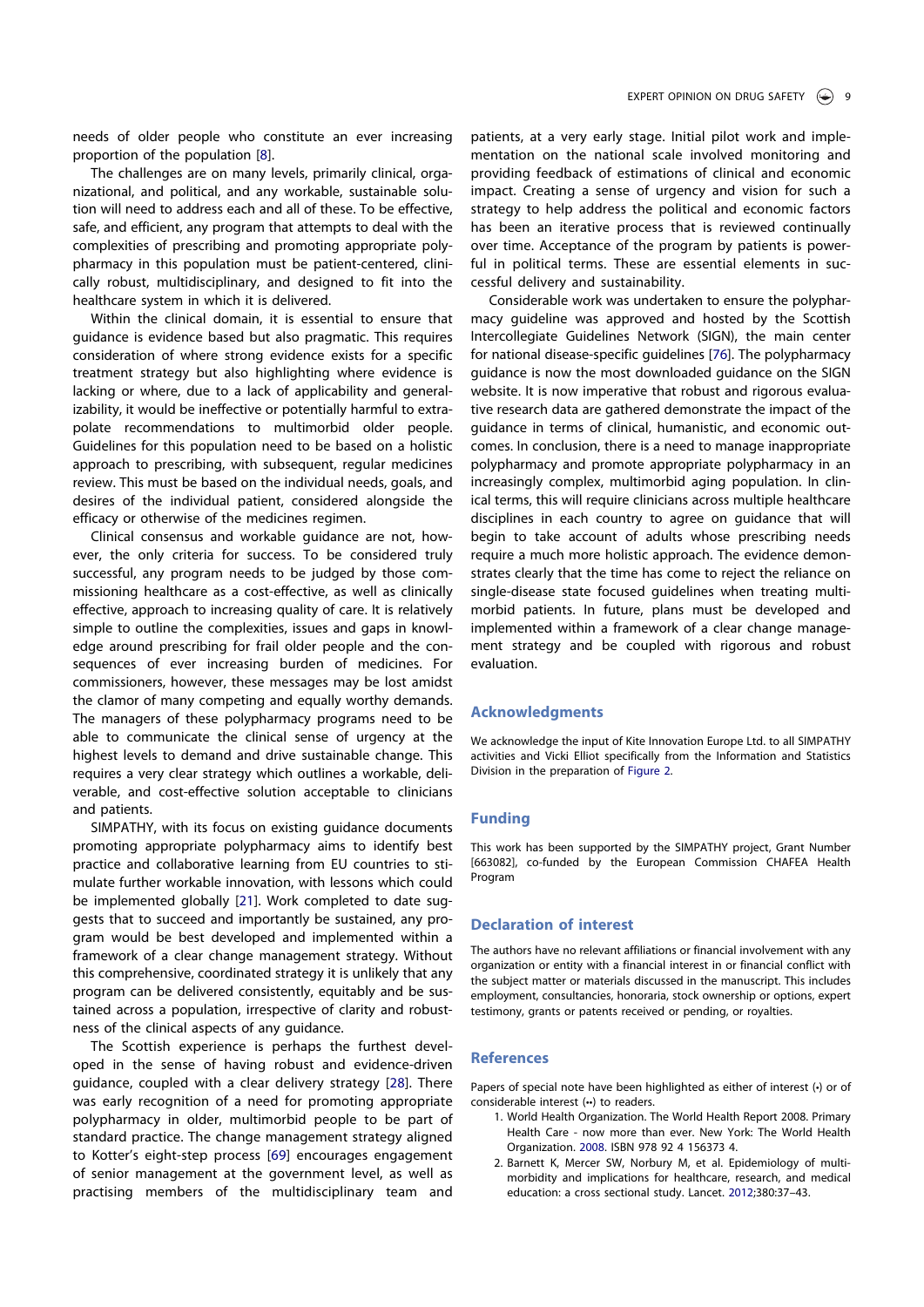- 3. Ornstein SM, Nietert PJ, Jenkins RG, et al. The prevalence of chronic diseases and multimorbidity in primary care practice: a PPRNet report. J Am Board Fam Pract. 2013;26:518–524.
- 4. Köberlein J, Jürges H. Multimorbidity, incentives and the use of health services in Europe. Active Ageing and Solidarity between Generations in Europe: First Results from SHARE after the Economic Crisis. 2013;25:243.
- 5. Boyd C, Martin Fortin MD. Future of multimorbidity research: how should understanding of multimorbidity inform health system designs? Public Health Rev. 2010;32:451–474.
- 6. Van Den Bussche H, Schön G, Kolonko T, et al. Patterns of ambulatory medical care utilisation in elderly patients with special reference to chronic diseases and multimorbidity – results from a claims data based observational study in Germany. BMC Geriatr. 2011;11:54.
- 7. World Health Organisation. Definition of an older and elderly person, 2015-last update. [cited 2016 Oct]. Available from http://www. who.int/healthinfo/survey/ageingdefnolder/en/
- 8. Guthrie B, Payne K, Alderson P, et al. Adapting clinical guidelines to take account of multimorbidity. Bmj. 2012;345:e6341.
- This paper highlights the issues in adopting single-disease state evidence-based guidelines to those with multimorbidities.
- 9. Payne RA, Avery AJ, Duerden M, et al. Prevalence of polypharmacy in a Scottish primary care population. Eur J Clin Pharm. 2014;7:575–581.
- 10. Dwyer LL, Han B, Woodwell DA, et al. Polypharmacy in nursing home residents in the United States: results of the 2004 National Nursing Home Survey. The American J Geriatr Pharmac. 2010;8:63–72.
- 11. Ed K, Cd R, Js H, et al. Trends in prescription drug use among adults in the United States from 1999-2012. Jama. 2015;314:1818–1830.
- 12. Payne RA, Avery AJ. Polypharmacy: one of the greatest prescribing challenges in general practice. Brit J Gen Prac. 2011;61:83–84.
- 13. Rollason V, Vogt N. Reduction of polypharmacy in the elderly. A systematic review of the role of the pharmacist. Drugs Aging. 2003;20:817–832.
- 14. Patterson SM, Hughes C, Kerse N, et al. Interventions to improve the appropriate use of polypharmacy for older people. Cochrane Database Syst Rev. 2012;5.
- 15. Patterson SM, Cadogan CA, Kerse N, et al. Interventions to improve the appropriate use of polypharmacy for older people. Cochrane Database Syst Rev. 2014;10.
- •• This systematic review considers the evidence base around promoting appropriate polypharmacy in older people.
- 16. Cooper JA, Cadogan CA, Patterson SM, et al. Interventions to improve the appropriate use of polypharmacy in older people: a Cochrane systematic review. BMJ Open. 2015;5:e009235.
- 17. Kaufmann CP, Tremp R, Hersberger KE, et al. Inappropriate prescribing: a systematic overview of published assessment tools. Eur J Clin Pharmacol. 2014;70:1–11.
- •• This systematic review describes and critically appraises implicit and explicit tools to determine inappropriate prescribing in older people.
- 18. Fick DM, Cooper JW, Wade WE, et al. Updating the Beers criteria for potentially inappropriate medication use in older adults: results of a US consensus panel of experts. Arch Intern Med. 2003;163:2716–2724.
- 19. Gallagher P, Ryan C, Byrne S, et al. STOPP (Screening Tool of Older Person's Prescriptions) and START (Screening Tool to Alert doctors to Right Treatment). Consensus validation. Int J Clin Pharmacol Ther. 2008;46:72–83.
- 20. Laroche ML, Charmes JP, Merle L. Potentially inappropriate medications in the elderly: a French consensus panel list. Eur J Clin Pharmacol. 2007;63(8):725–731.
- 21. SIMPATHY. Available from. [cited 2016 Oct]. http://www.simpathy.eu/
- 22. Yüksel I. Developing a multi-criteria decision making model for PESTEL analysis. Ijbm. 2012;7:52.
- 23. Moher D, Shamseer L, Clarke M, et al. Preferred reporting items for systematic review and meta-analysis protocols (PRISMA-P) 2015 statement. Syst Rev. 2015;4:1.
- 24. Brouwers M, Kho ME, Browman GP, et al. AGREE II: advancing guideline development, reporting and evaluation in healthcare. Can Med Assoc J. 2010;182:E839–42.
- 25. Agency for Healthcare Research and Quality National Guideline Clearinghouse. cited 2016 Oct]. Available from https://guideline.gov/
- 26. Guidelines International Network. [cited 2016 Oct]. Available from http://www.g-i-n.net/
- 27. Regionala läkemedelsrådet i Uppsala-Örebroregionen. Behandlingsrekommendationer 2015. Läkemedelsbehandling av de mest sjuka äldre. Version 1.2. [Updated 2015 Mar; cited 2016 Oct]. Available from http://www.kollpalakemedel.se/wp-content/uploads/ 2015/03/Aldre-mest-sjuka-Behandlingsrekommendationer-2015.pdf
- 28. Scottish Government Model of Care Polypharmacy Working Group. Polypharmacy Guidance. 2nd ed. Edinburgh: Scottish Government; 2015. [cited 2016 Oct]. Available from http://www.sign.ac.uk/pdf/ polypharmacy\_guidance.pdf
- •• This guidance on managing inappropriate polypharmacy translates evidence to clinical practice, describing a sevenstep process for medicines review in individual patients.
- 29. Västerbottens läns landsting. Terapirekommendationer, 2015. [Cited 2016 Oct]. Available from http://www.vll.se/Sve/Centralt/ Standardsidor/V%c3%a5rdOchH%c3%a4lsa/L%c3%a4kemedelscen trum/Nedladdningsboxar/Filer/Terapirekommendationer%202015. pdf
- 30. Västra Götalandsregion. Äldre och läkemedel, 2015. [Cited 2016 Oct]. Available from https://reklistan.vgregion.se/#/advice/Aldre\_ och\_lakemedel
- 31. Bergert FW, Braun M, Ehrenthal K, et al. Recommendations for treating adult and geriatric patients on multimedication. Int J Clin Pharmacol Ther. 2014;52:1–64.
- 32. Corrine Z. Rational drug use. Medication management in the complex chronic patient: reconciliation, revision, deprescription and adherence, 2014. [Cited 2016 Oct]. Available from http://salutweb. gencat.cat/web/.content/home/ambits\_tematics/linies\_dactuacio/ model assistencial/atencio al malalt cronic/documents/arxius/ rational\_useCAT2014.pdf
- 33. Schubert I, Hessen HL, DEGAM. Hausärztliche Leitlinie "Multimedikation", 2014. [Cited 2016 Oct]. Available from http:// www.pmvforschungsgruppe.de/pdf/03\_publikationen/multimedika tion\_ll.pdf
- 34. Midlöv P, Kragh A. Chapter: Läkemedelsbehandling hos äldre. In: Läkemedelsboken. Uppsala: Läkemedelsverket; Central Hospital in Kristianstad. 2014. [Cited 2016 Oct]. Available from http:// lakemedelsboken.se/pdf/filer/y1\_lma\_lakemedaldre\_2013fm10. pdf
- 35. Verenso. Handreiking Geriatrisch assessment door de specialist ouderengeneeskunde. Utrecht: Verenso; 2014. [Cited 2016 Oct]. Available from http://www.verenso.nl/assets/Uploads/Downloads/ Handreikingen/VER-003-29-handrGeriatrischAssesement-v4.pdf
- 36. Duerden M, Avery T, Payne R Polypharmacy and medicines optimisation: Making it safe and sound. The King's Fund.2013 Nov; [Cited 2016 Oct]. Available from http://www.kingsfund.org.uk/sites/files/ kf/field/field\_publication\_file/polypharmacy-and-medicines-optimi sation-kingsfund-nov13.pdf
- 37. Jones E. Polypharmacy: Guidance for Prescribing in Frail Adults. NHS Wales. 2013 May;[Cited 2016 Oct] Available from http://www. wales.nhs.uk/sites3/Documents/814/PrescribingForFrailAdults-ABHBpracticalGuidance%5BMay2013%5D.pdf
- 38. Nederlandse Vereniging voor Klinische Geriatrie. Richtlijn comprehensive geriatric assessment. Utrecht: Nederlandse Vereniging voor Klinische Geriatrie; 2013. [Cited 2016 Oct]. Available from http:// www.nvkg.nl/uploads/OO/mD/OOmDnXm\_K6ltEgqeOvCiiw/L-NVKG-A4-Publieksrichtlijn-CGA.pdf
- 39. Socialstyrelsen. Läkemedelsgenomgångar för äldre ordinerade fem eller fler läkemedel. Stockholm: Socialstyrelsen; 2013. [Cited 2016 Oct]. Available from http://www.socialstyrelsen.se/publika tioner2013/2013-3-18
- 40. Stockholms läns landsting. Äldre och läkemedel, 2013. [Cited 2016Oct]. Available from http://www.janusinfo.se/imcms/images/ laksak/Lakemedelsgenomgangar\_riktlinjer\_SLL\_130301.pdf
- 41. Nederlands Huisartsen Genootschap. Multidisciplinaire richtlijn Polyfarmacie bij ouderen 2012. Utrecht: Nederlands Huisartsen Genootschap; 2012. [Cited 2016 Oct]. Available from https://www.